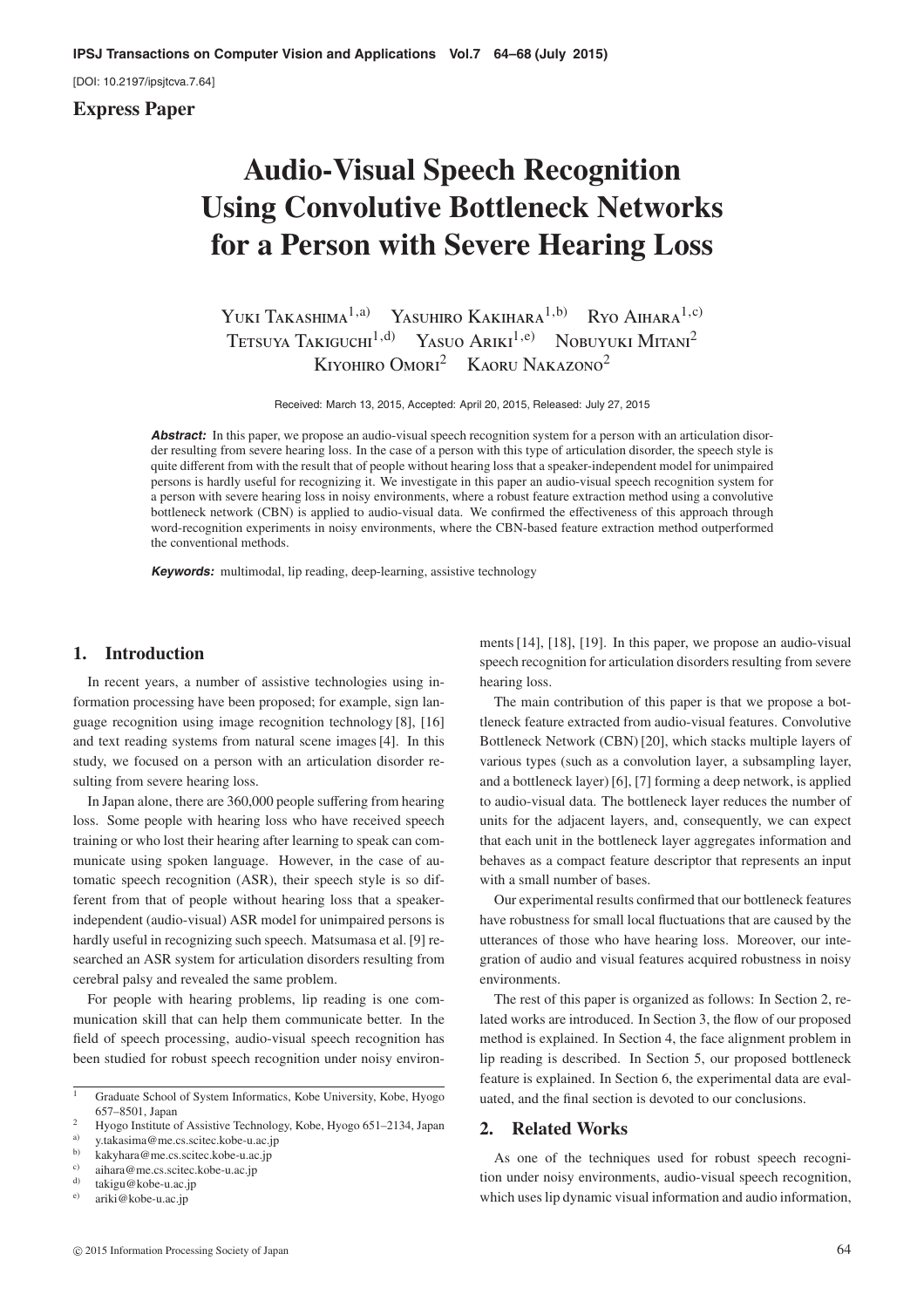

Fig. 1 Flow of the feature extraction.

has been studied. In audio-visual speech recognition, there are mainly three integration methods: early integration [14], which connects the audio feature vector with the visual feature vector; late integration [19], which weights the likelihood of the result obtained by a separate process for audio and visual signals; and synthetic integration [18], which calculates the product of output probability in each state.

In audio-visual speech recognition, detecting face parts (for example, eyes, mouth, nose, eyebrows, and outline of face) is an important task. The detection of these points is referred to as face alignment. The Active Appearance Model (AAM) [1] and Active Shape Model (ASM) [17] are well-known face alignment models. In this paper, we employed a Constrained Local Model (CLM) [2], [15]. A CLM is a subject-independent model that is trained from a large number of face images.

In recent years, an ASR system has been applied as assistive technology for people with articulation disorders. During the last decades, we have researched an ASR system for a person with cerebral palsy. In Ref. [9], we proposed robust feature extraction based on principal component analysis (PCA) with more stable utterance data instead of discrete cosine transform (DCT). In Ref. [10], we used multiple acoustic frames (MAF) as an acoustic dynamic feature to improve the recognition rate of a person with an articulation disorder, especially in speech recognition using dynamic features only.

Deep learning has had recent successes for acoustic modeling [5]. Deep Neural Networks (DNNs) contain many layers of nonlinear hidden units. The key idea is to use greedy layer-wise training with Restricted Boltzmann Machines (RBMs) followed by fine-tuning. Ngiam et al. [13] proposed multimodal DNNs that learn features over audio and visual modalities.

In this paper, we employ a Convolutional Neural Network (CNN) [6], [7]-based approach to extract robust features from audio and visual features. The CNN is regarded as a successful tool and has been widely used in recent years for various tasks, such as image analysis [3] and spoken language [11]. In Ref. [12], CNN is employed as robust feature extraction for the fluctuation of the speech uttered by a person with cerebral palsy. Experimental results in Ref. [12] revealed that the convolution and pooling operations in CNN have a robustness to the small local fluctuation which is caused by motor paralysis resulting from athetoid cerebral palsy.

# **3. Flow of the Proposed Method**

**Figure 1** shows the flow of our proposed feature extraction. First, we prepare the input features for training a CBN from audio and visual signals. For the audio signals, after calculating short-term mel spectra from the signal, we obtain mel-maps by dividing the mel spectra into segments with several frames, allowing overlaps.

The visual signals of the eyes, mouth, nose, eyebrows, and outline of the face are aligned using a Constrained Local Model (CLM) and a lip image is extracted. The details of lip image extraction are explained in the following section. The extracted lip image is interpolated to fill the sampling rate gap between audio features.

For the output units of the CBN, we use phoneme labels that correspond to the input mel-map and lip images. Audio and visual CBN are separately trained. The input mel-map and lip images are converted to the bottleneck feature by using each CBN. Extracted features are used as the input feature of Hidden Markov Models (HMM).

# **4. Lip Image Extraction Using CLM**

Face alignment of this paper is conducted by using the Point Distribution Model (PDM) and its model parameter is estimated by CLM. CLM consists of two steps. The first step is the face point detection and the second step is parameter estimation.

### **4.1 PDM**

We model a facial image of a large number of people by using the PDM which models a facial image by 2-dimensional shape vectors. The position vector which corresponds to the point of the PDM is defined as follows:

$$
\mathbf{X} = (\mathbf{X}_1^{\mathrm{T}}, \dots, \mathbf{X}_M^{\mathrm{T}})^{\mathrm{T}}
$$
 (1)

where  $X_i = (x_i, y_i)^T$  and *M* denote the *i*-th point of PDM and the number of points of PDM, respectively. The position vector is represented as follows:

$$
\mathbf{X} = \overline{\mathbf{X}} + \mathbf{\Phi}\mathbf{q} \tag{2}
$$

where  $\Phi$ , **q** and  $\overline{X}$  denote the principal vectors extracted by Prin-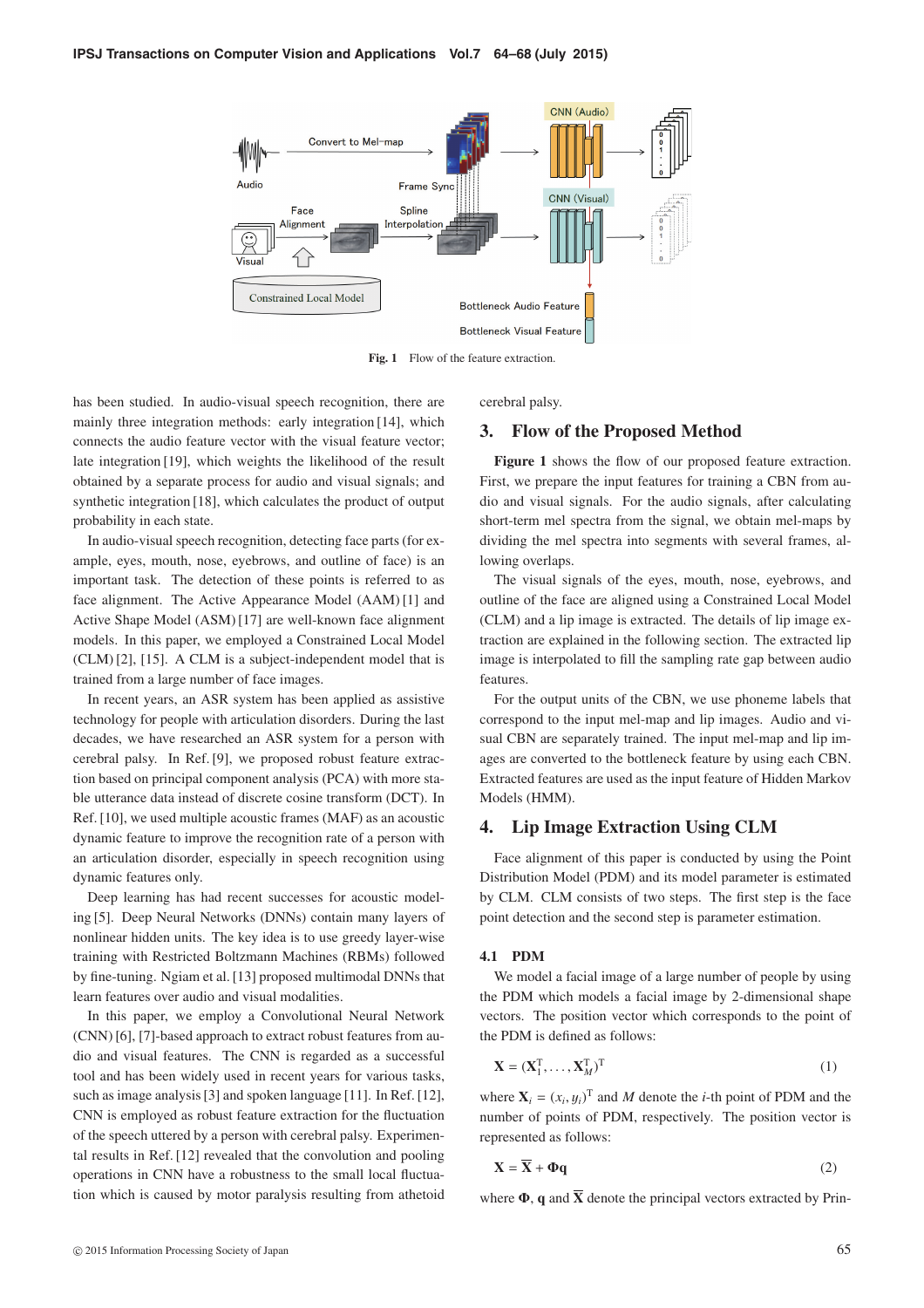cipal Component Analysis (PCA), the parameter vector and the mean vector of the shape vector, respectively. By using PDM, the *i*-th point on the image,  $X_i(p)$ , is represented as follows:

$$
\mathbf{X}_i(\mathbf{p}) = s\mathbf{R}[\mathbf{X}_i + \mathbf{\Phi}_i \mathbf{q}] + \mathbf{t}
$$
\n(3)

where  $\mathbf{p} = \{s, \mathbf{R}, \mathbf{t}, \mathbf{q}\}$  denotes the parameter set. *s* denotes a scale and **R** denotes a rotation which consists of pitch  $\alpha$ , yaw  $\beta$ , roll  $\gamma$ . **t**, **q** and Φ**<sup>i</sup>** denote the shift vector, the parameter vector and the *i*-th principal vector, respectively.

#### **4.2 CLM**

The parameter of PDM is estimated by using CLM. First, feature points are detected by Support Vector Machine (SVM) which is trained by a large number of facial images.

Then, the model parameter **p** is estimated from the *i*-th detected feature point  $\hat{\mathbf{X}}_i$  by minimizing the following equation:

$$
Q(\mathbf{p}) = \sum_{i=1}^{M} \left\| \hat{\mathbf{X}}_i - \mathbf{X}_i(\mathbf{p}) \right\|^2 + R(\mathbf{p})
$$
\n(4)

where  $R(\mathbf{p})$  is a regularization term to avoid over fitting. In this paper, we defined  $R(\mathbf{p})$  as normal distribution of  $N(0, \Lambda)$ .

## **5. Feature Extraction Using CBN**

# **5.1 Convolutive Bottleneck Network**

A CBN consists of an input layer, a pair of a convolution layer and a pooling layer, fully-connected Multi-Layer Perceptrons (MLPs) with a bottleneck structure, and an output layer as shown in **Fig. 2**. *C*, *S* , and *M* denote convolutional layer, subsumpling layer, and MLPs, respectively. The MLP shown in Fig. 2 stacks three layers (M1, M2, M3), and the number of units in the middle layer (M2) is reduced as "bottleneck features." The number of units in each layer is discussed in the experimental section. Since the bottleneck layer has reduced the number of units for the adjacent layers, we can expect that each unit in the bottleneck layer aggregates information and behaves as a compact feature descriptor that represents an input with a small number of bases, similar to other feature descriptors, such as MFCC, Linear Discriminant Analysis (LDA) or PCA. In this paper, audio and visual features are input to each CBN and extracted bottleneck features are used for multimodal speech recognition.

#### **5.2 Bottleneck Feature Extraction**

First, we train audio and visual CBN. We prepare the input features for training a CBN from an image and speech signal uttered by person with hearing loss. For the audio feature, we obtain mel-maps by dividing the mel spectra into segments with several frames, allowing overlaps. For the output units of the CBN, we



-c 2015 Information Processing Society of Japan 66

use phoneme labels that correspond to the input mel-map. For example, when we have a mel-map with the label /i/, only the unit corresponding to the label  $\frac{1}{i}$  is set to 1, and the others are set to 0 in the output layer. The label data is obtained by forced alignment using HMMs from the speech data.

For the visual features, because its sampling rate is smaller than the audio signal, spline interpolation is adopted to the images in order to fill the sampling rate gap. The output units of the CBN are the same as that of the audio features.

The parameters of the CBN are trained by back-propagation with stochastic gradient descent, starting from random values. The bottleneck (BN) features in the trained CBN are then used in the training of an HMM for speech recognition. In the test stage, we extract features using the CBN, which tries to produce the appropriate phoneme labels in the output layer. Again, note that we do not use the output (estimated) labels for the following procedure, but we use the BN features in the middle layer, where it is considered that information in the input data is aggregated. Finally, extracted bottleneck audio and visual features are used as the input features of audio or visual HMMs and the recognition results are integrated. Details about this integration are discussed in Section 6.3.

## **6. Experiment**

### **6.1 Experimental Conditions**

Our proposed method was evaluated on word recognition tasks for one male person with hearing loss. We recorded 216 words included in the ATR Japanese speech database B-set which are used as test data and 2,620 words included in the ATR Japanese speech database A-set which are used as training data. The utterance signal was sampled at 16 kHz and windowed with a 25 msec Hamming window every 10 msec. For the acoustic model, we used the monophone-HMMs (54 phonemes) with 5 states and 6 mixtures of Gaussians. For the visual model, we used the monophone-HMMs (54 phonemes) with the same states and mixtures of Gaussians to the acoustic model. The number of units of bottleneck features is 30. Therefore, input features of HMM are 30-dimensional acoustic features and 30-dimensional visual features. We compare our bottleneck feature with conventional MFCC+ΔMFCC (30-dimensions). Furthermore, we evaluated our method in noisy environments. We added white noise to audio signals and its SNR is set to 20 dB, 10 dB, and 5 dB. Audio CBN and HMMs are trained by using the clean audio feature.

#### **6.2 Architecture of CBN**

As shown in Fig. 2, we use deep networks which consist of a convolution layer, a pooling layer and fully-connected MLPs. For the input layer of audio CBN, we use a mel-map of 39 dimensional-melspectrum  $\times$  13, and the frame shift is 1. For the input layer of visual CBN, frontal face videos are recorded at 60 fps. Luminance images are extracted from the image by using CLM and resized to  $12 \times 24$  pixels. Finally, the images are up-sampled by spline interpolation and input to the CBN.

**Table 1** shows the size of each feature map. The numbers of units in each layer of MLPs are set to 108, 30, 54. Those numbers are the same to audio CBN and visual CBN.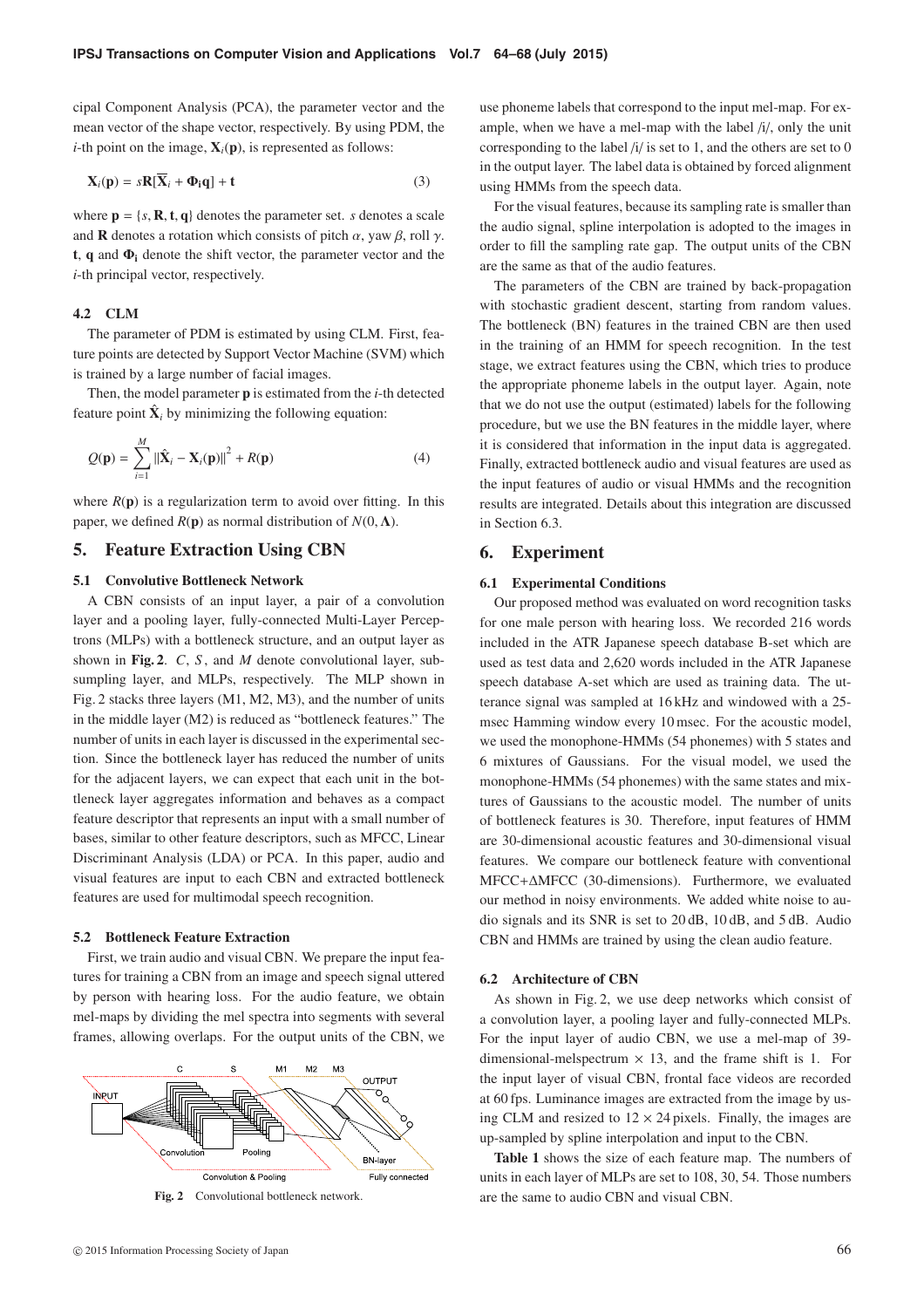

**Fig. 3** Word recognition accuracy using HMMs.

**Table 1** Size of each feature map.  $(k, i \times j)$  indicates that the layer has *k* maps of size  $i \times j$ .

|                   | Input            |                   |                  |
|-------------------|------------------|-------------------|------------------|
| Audio CBN         | $1.39 \times 13$ | 13.36 $\times$ 12 | 13.12 $\times$ 4 |
| <b>Visual CBN</b> | 1.12 $\times$ 24 | 13.8 $\times$ 20  | $13.4 \times 10$ |

#### **6.3 Experimental Results**

Compared input features for the HMMs are listed as follows:

- MFCC+ΔMFCC
- Audio Bottleneck features (BN Audio)
- Discrete Cosine Transformation (DCT)
- Visual Bottleneck features (BN Visual)
- Early integration of BN Audio and BN Visual
- Late integration of BN Audio and BN Visual

In early integration, an audio feature and a visual feature are combined into a single frame and this frame used as an input feature for the HMMs. In late integration, an audio feature and a visual feature are input to each audio and visual HMM, and the output likelihood is integrated as follows:

$$
L_{A+V} = \alpha L_V + (1 - \alpha)L_A, \quad 0 \le \alpha \le 1
$$
 (5)

where  $L_{A+V}$ ,  $L_A$ ,  $L_V$  and  $\alpha$  denote integrated likelihood, likelihood of an audio feature, likelihood of a visual feature, and weights of likelihood, respectively.

The left side of **Fig. 3** shows the word recognition accuracies in noisy environments. The bottleneck audio feature shows the best results compared to conventional MFCC at the clean environment and SNR of 20 dB. This is due to the robustness of the CBN features to small local fluctuations in a time-mel-frequency map, caused by the articulation disordered speech.

The word recognition rate of lip reading using the bottleneck visual feature is 50.9%. At the SNR of 10 dB, the early integration between audio and visual bottleneck features improved 4.1% from our baseline. Moreover at the SNR of 5 dB, the early integration between audio and visual bottleneck features improved 18.1% from our baseline. t can be seen from these results that multimodal features are shown to be effective in noisy environments.

The right side of Fig. 3 shows the word recognition accuracies in the evaluation set as a function of the weight of the likelihood ( $\alpha$  in Eq. (5)).  $\alpha = 0.0$  in Fig. 3 shows the result of ASR using

-c 2015 Information Processing Society of Japan 67

audio features only and  $\alpha = 1.0$  in Fig. 3 shows the result of lip reading. This figure shows the best value for  $\alpha$  under each condition. At the SNR of 10 dB and SNR 5 dB, the graph is convex, and these results show the effectiveness of multimodal features in noisy environments.

#### **7. Conclusions**

We proposed multimodal bottleneck features using CBN for articulation disorders resulting from severe hearing loss. Compared with conventional MFCC, our proposed audio bottleneck feature shows the better results. We assume that is because our bottleneck features are robust to small local fluctuations, which are caused by hearing loss. In noisy environments, our proposed method using multimodal bottleneck features shows its effectiveness in comparison to the other methods. Since the tendency of the fluctuations in articulation disordered speech depend on the speaker, we would like to apply and investigate our method to a variety of speakers with speech disorders in the future.

#### **References**

- [1] Cootes, T.F.: Active Appearance Models, *Proc. European Conf. Computer Vision*, Vol.2, pp.484–498 (1998).
- [2] Cristinacce, D. and Cootes, T.F.: Feature Detection and Tracking with Constrained Local Models, *Proc. British Machine Vision Conf.*, Vol.2, No.5, pp.929–938 (2006).
- [3] Delakis, M. and Garcia, C.: Text detection with Convolutional Neural Networks, *Proc. Int. Conf. Computer Vision Theory and Applications*, pp.290–294 (2008).
- [4] Ezaki, N., Bulacu, M. and Schomaker, L.: Text Detection from Natural Scene Images: Towards a System for Visually Impaired Persons, *Proc. Int. Conf. Pattern Recognition*, pp.683–686 (2004).
- [5] Hinton, G., Li, D., Dong, Y., Dahl, G., Mohamed, A., Jaitly, N., Senior, A., Vanhoucke, V., Nguyen, P., Sainath, T. N. and Kingsbury, B.: Deep Neural Networks for Acoustic Modeling in Speech Recognition: The Shared Views of Four Research Groups, *IEEE Signal Processing Magazine*, Vol.29, No.6, pp.82–97 (2012).
- [6] LeCun, Y., Bottou, L., Bengio, Y. and Haffner, P.: Gradient-Based Learning Applied to Document Recognition, *Proc. IEEE*, Vol.86, No.11, pp.2278–2324 (1998).
- [7] Lee, H., Largman, Y., Pham, P. and Ng, A.Y.: Unsupervised Feature Learning for Audio Classification using Convolutional Deep Belief Networks, *Proc. Neural Information Processing Systems*, Vol.22, pp.1096–1104 (2009).
- [8] Lin, J., Ying, W. and Huang, T.S.: Capturing human hand motion in image sequences, *Proc. IEEE Motion and Video Computing Workshop*, pp.99–104 (2002).
- [9] Matsumasa, H., Takiguchi, T., Ariki, Y., Li, I. and Nakabayashi, T.: Integration of Metamodel and Acoustic Model for Dysarthric Speech